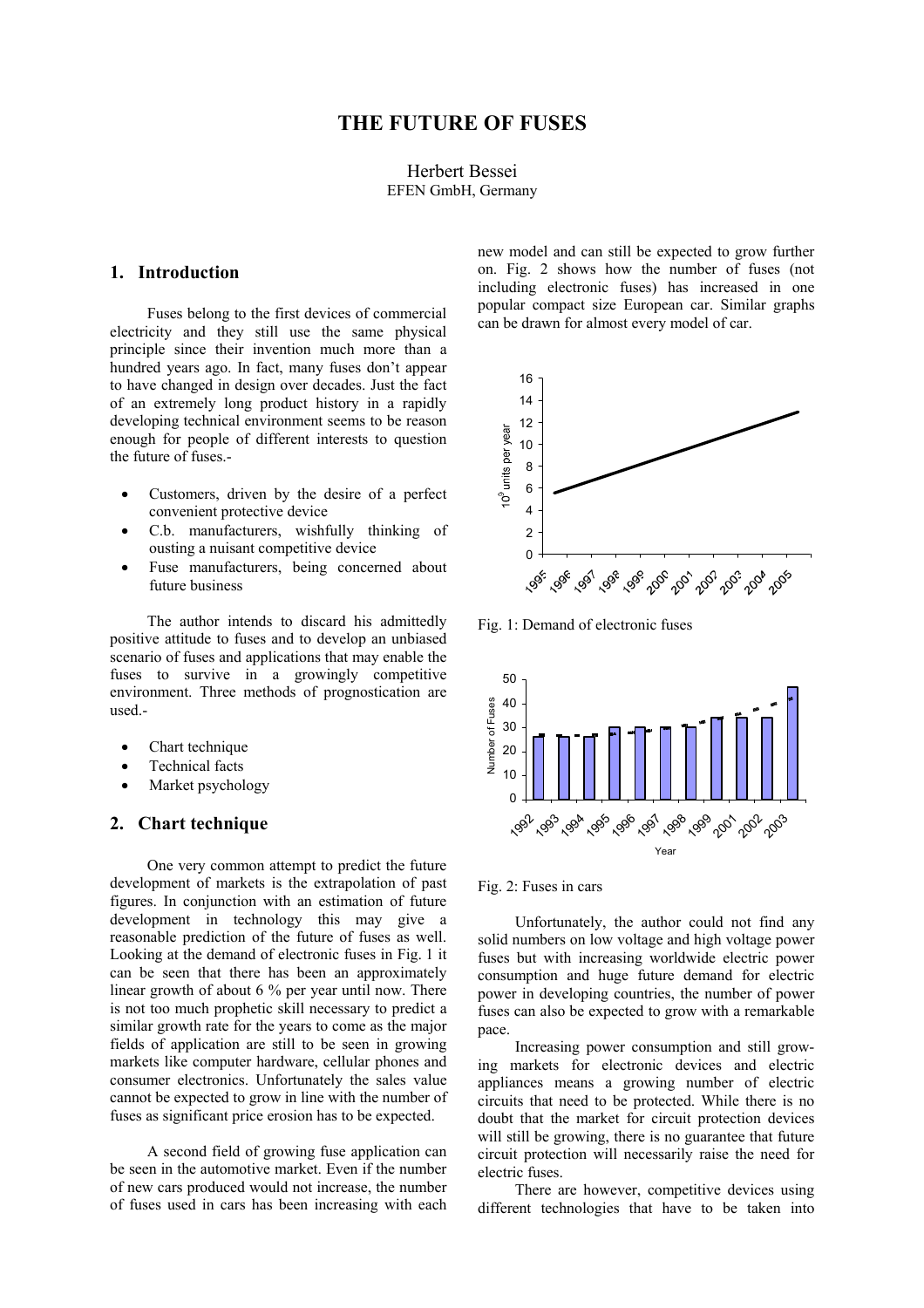account and carefully watched. Fuses will only maintain or increase their share in circuit protection if they offer significant technical advantages and benefits over other protective devices.

## **3. Technical facts**

Fuses exhibit a number of very positive attributes that make them technically superior to other protective devices. The current-limiting fuse provides complete protection against the effects of overcurrent by protecting both electric circuits and their components. Fuses offer a combination of exceptional features, for example:

- a) High breaking capacity (current interrupting rating)
- b) No need for complex short-circuit calculations
- c) Easy and inexpensive system expansion involving increased fault currents
- d) Mandatory fault elimination before resetting:- Unlike other short-circuit protective devices (SCPD), fuses cannot be reset, thus forcing the user to identify and correct the overcurrent condition before re-energizing the circuit.
- e) Reliability No moving parts to wear out or become contaminated by dust, oil or corrosion. Fuse replacement ensures protection is restored to its original state of integrity.
- f) Cost effective protection Compact size offers low cost overcurrent protection at high short-circuit levels.
- g) No damage for type 2 protection according to IEC 60947-4-1

By limiting short-circuit energy and peak currents to extremely low levels, fuses are particularly suitable for type 2 protection without damage to components in motor circuits. This type of protection may be achieved without installing a fuse with a smaller ampere rating.

- h) Safe, silent operation No emission of gas, flames, arcs or other materials when clearing the highest levels of short-circuit currents. In addition, the speed of operation at high short-circuit currents significantly limits the arc flash hazard at the fault location.
- i) Easy coordination Standardized fuse characteristics and a high degree of current limitation ensure effective coordination between fuses and other devices.
- j) Standardized performance Fuse-links according to IEC 60269 ensure availability of replacements with standardized characteristics throughout the world.
- k) Improved power supply quality Current-limiting fuses interrupt high fault currents in a few milliseconds, minimizing dips in system supply voltage.

l) Tamperproof

Once installed, fuses cannot be modified or adjusted in order to change their level of performance, and thus malfunction is avoided.

There are, however, some weaknesses to be considered before adding up the fuse benefits to an unsurpassed product that would not need to fear any competition.

- a) Fuses are single-action devices that need replacement after operation.
- b) Replacement fuses may not always be at hand.
- c) Too many different and incompatible fuse systems laid down in national and international standards round the world can be rather confusing to the customer and make fuse selection complicated (see fig. 3).
- d) A lack of information on fuse application may cause misapplication and consequently malfunction



Fig. 3: Confusing utilisation categories

Malfunction of fuses is very rare and usually a consequence of lacking information and understanding of how fuses work. This applies to both, design engineers who have to select the proper fuses according to the equipment to be protected and even more to field operators who need to replace operated fuse-links.

Depending on the qualification of the user and the nature of the job performed when using fuses, the judgment of fuses as protective devices may vary from unsurpassed cost efficient safety device to a nuisant pain in the neck.

# **4. Market psychology**

Commercial success or failure of a product is not only based on technical data and operational performance of a product as manufacturers and even more development engineers may believe.

Commercial success depends to a great deal on market psychology i.e., on what benefits the customer believes to enjoy when using a product. In the contrary even excellent technical solutions may fail if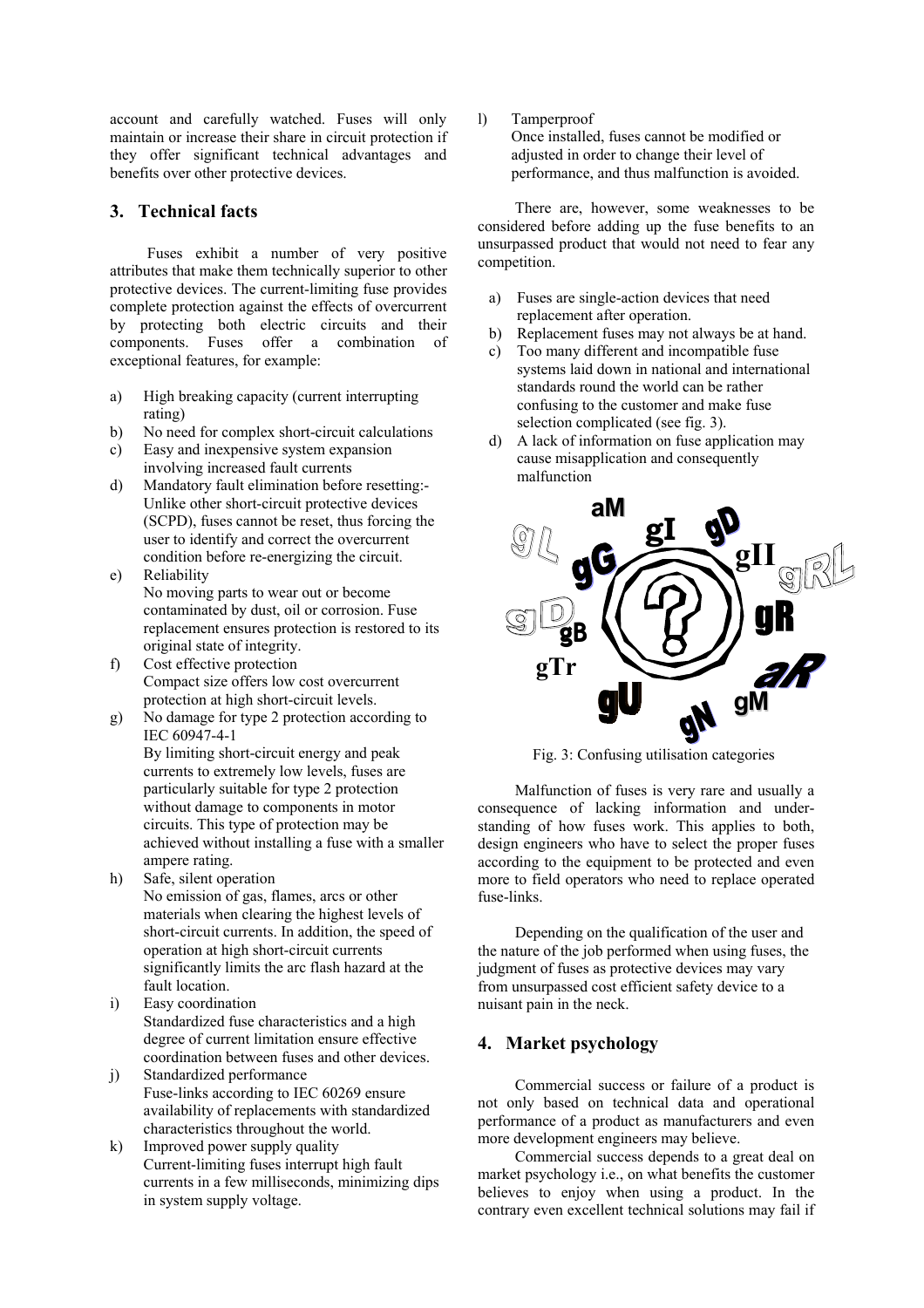potential users fear the product may be inconvenient or potentially dangerous to use. In this respect it is unimportant whether real danger or inconvenience exists or the benefits can be measured in currency. What counts is what the user believes or better to say the image of fuses that develops in the user's mind.

### **4.1 The image of fuses**

Fuses are among the best known electrical devices to people around the world. Unfortunately, most people may have become aware that fuses exist after fuse operation and consequent power outage. The image of fuses is therefore widely dominated by the personal experience of the search for replacement fuses in literally dark moments of life.

These moments usually do not generate a lot of sympathy for fuses but trigger a deep desire for more convenient protective devices and more advanced (preferably electronic) devices replacing these dinosaurs of electricity. The long history of fuses and their wide spread use has also developed a not very sophisticated even martial language to describe the effect of fuses which associates a number of negative feelings to the use of fuses.-

- Danger: Fuse blows!
- Heat and fire: Fuse burns out!
- Nuisance defects: Fuse fails, fuse is defective.

Depending on local language and habits, you will find similar discriminative expressions describing fuses and their operation round the world. Even fuse experts use these expressions and laid them down in national and international standards.

The poor reputation of fuses and the need for replacement necessarily implies low value (throwaway product) and consequently low prices. Price pressure sometimes has got its impact on quality and operational reliability which again confirms and enhances a biased image of fuses. This way it seems the reputation of fuses is washed down the drain in a vicious circle of self fulfilling prophecy.

Strange to see that just competitive devices are called "fuses" e.g., "automatic fuses" for m.c.b., "resettable fuses" for PTC overcurrent protectors or "fuse board" for breaker panels. That means, the term "fuse" has become synonymous for "protective device" which is to be seen an extremely valuable asset fuses and fuse manufacturers can build their future upon.

#### **4.2 Customer benefits**

The benefits of fuses as listed above will only be honoured by the customer if he is fully aware of. This requires:-

- Availability of information
- Clarity of information
- Availability of suitable fuses and
- Positive field experience.

While service men and ordinary unskilled persons would usually suffer from a lack of suitable replacement fuses in case of line or equipment defects, laboratory engineers have to deal with the selection of the optimum fuse for their application out of a seemingly uncountable variety of fuses available in the market.

Without viable information and preferably professional technical assistance both are very likely to run into the vicious circle of misapplication and product failure that necessarily ends up in frustration, a poor esteem of fuses and search for believed to be better protective devices. These development and application engineers who know how to use fuses will usually experience positive results and likely continue using fuses whenever possible.

## **5. The future of fuses**

### **5.1 Improving the image**

The future of fuses will very much depend on their positive image among design engineers and users alike. There is a good chance to build upon the widespread awareness that "fuse" stands for "safety" and "protection". But to eliminate also existing prejudice and alleged weaknesses of fuses, the fuse industry will have to work hard making fuse application a common art to the technical community rather than preserving the "mystery of  $I^2t$ ".

Significant effort has already been spent to work out an application guide for fuses, recently published as Technical Report IEC TR 61818.

The European fuse manufacturers founded "Pro Fuse International", an organization to promote the knowledge of fuses and fuse application.

The German fuse manufacturers established a recycling system (NH/HH Recycling e.V.) for fuses that have fulfilled their duty.

All activities of this nature that are not only thought to promote a single manufacturer's product but to promote the acceptance and improve the image of fuses are suited to sustain future fuse application.

#### **5.2 Future fuse applications**

#### **5.2.1 Overload protection**

The question about the future of fuses can only be answered based on knowledge or projections of their future applications. Most likely fuses will be replaced by other protective devices in applications where the weaknesses prevail and strengths do not offer enough benefits to the user. This happened widely in l.v. a.c. distribution systems up to 63 A rated current and up to about 6 kA prospective shortcircuit current i.e., mainly cable and line overload protection.

Overload protection means that the protected electric circuit or equipment is still operational but the fuse-link needs to be replaced. A situation that may be troublesome and annoying suited to trigger a deep desire for resettable protective devices.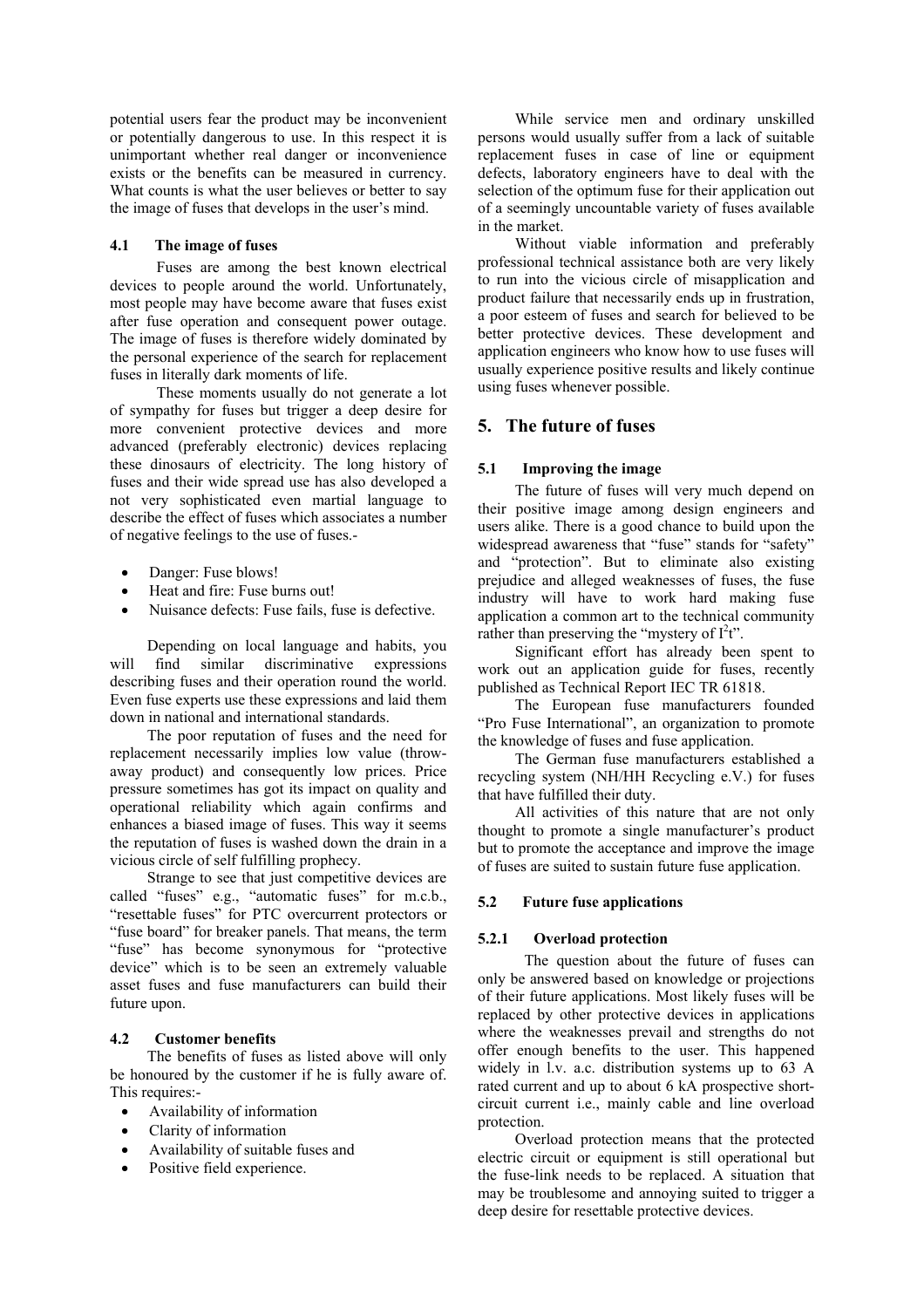Fuses will therefore be most vulnerable in overload protection applications. Whenever resettable devices e.g., circuit-breakers, PTC or electronic controls fulfill the requirements of time-current characteristics and breaking capacity they will very likely be preferred.

## **5.2.2 Short-circuit protection**

In fact, fuses cannot prevent short-circuits as they can prevent dangerous overloads, but they limit the effects of short-circuit currents very efficiently to the faulted circuit and prevent potentially catastrophic results of high faults and disturbing arcs.

As mentioned above, fuses show their strengths in high breaking capacity and by limiting short-circuit energy and peak currents to extremely low levels. They offer these benefits at an extremely compact physical size and unbeatable low costs.

A faulted circuit or equipment anyhow needs to be repaired before fuses are replaced. It may therefore even be a valuable benefit that fuses cannot be reset. I.e., if fuses are used to protect adjacent circuits or components from the effects of a faulty component, the need for replacement does no longer appear to be a disadvantage.

Short-circuit protection or more precisely "fault containment", specifically at high fault levels, does therefore seem to offer chances for future fuse application.

#### **5.2.3 Semiconductor and c.b. protection**

Semiconductor equipment is usually well protected against overload by electronic controls. The protection of semiconductors can therefore be seen as a specific type of short-circuit protection. Because of the fast and reliable response to short-circuit currents, no other devices can be seen to replace fuses in the near future.

Fuses backing up electro-mechanical switching devices e.g., circuit-breakers or motor starters can make a very cost efficient solution as they upgrade the fault current levels up to which these devices can be used. Increasing performance of these devices may however cannibalize the use of accompanying fuses.

### **5.3 Future fuse design**

#### **5.3.1 Integrated back-up fuses**

Future fuses shall exhibit all strengths as listed above and not show any apparent weaknesses to the user. What appears to be utopian is in fact nothing unusual as it depends more on the application than on the design. Many of today's fuses are not intended to protect the equipment they are assigned to but to operate after the equipment has failed and to contain the fault i.e., to protect the adjacent circuits and other devices as well as the environment from further damage. Consequently, these fuses could be integral part of the assigned equipment and replaced during

equipment repair or discarded with the demolished equipment.

Fig. 4 shows m.v. back-up fuses installed under oil in a distribution type transformer. The fuses are selected to operate in case of internal transformer faults only. No on site replacement does therefore need to be considered. For overload protection, fuses or circuit-breakers are installed on the l.v. transformer side.

Fig. 5 shows the integration of a custom designed cylindrical back-up fuse to protect the adjacent overvoltage protector enclosed in the same device.



Fig. 4: Under-oil m.v. back-up fuses in a transformer tank



Fig 5: Back-up fuse (1) and overvoltage protector (2) integrated in NH fuse casing

Back-up fuses designed to application are ideal for devices with integrated protection. Integrated back-up protection seems to be the fuse application offering a maximum of benefits and a minimum of disadvantages in application.-

- fuse selection by design engineers, preferably assisted by manufacturer's application engineers, reduces the risk of misapplication
- no trouble with fuse replacement
- compact and cost efficient fuse design
- low power dissipation

#### **5.3.2 Miniature dimensions**

Following the general trend for more compact dimensions of electrical equipment, fuses will